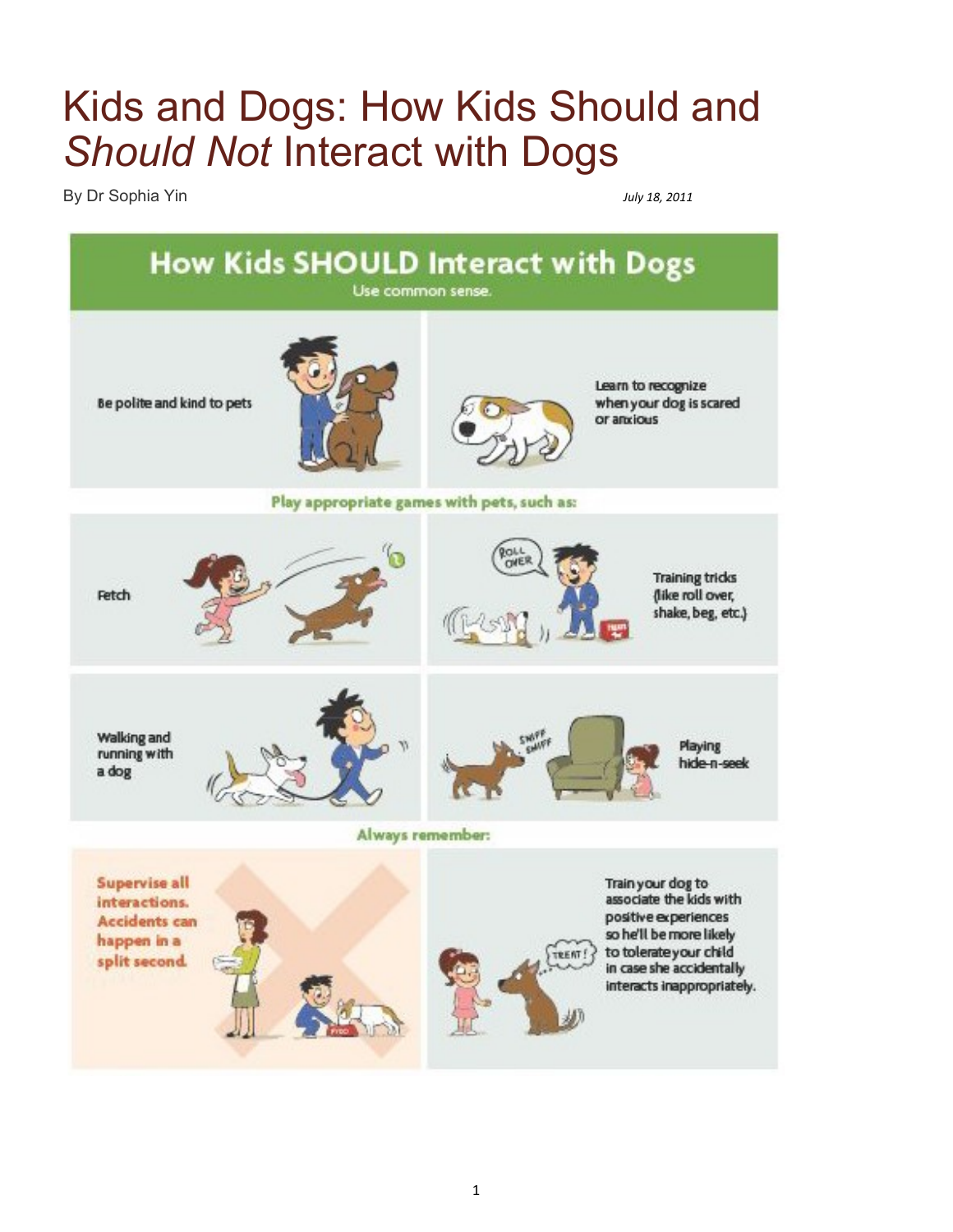When a child is bitten by a four-legged family member, it can turn the household upside-down. Owners feel puzzled and confused. "They sleep together all the time," they might say, or, "He's always been really good. He even lets Timmy sit on him." In a majority of cases, the bite seems out of the blue. The humans can't fathom why their once-trusted companion would bite an innocent child. But anyone who reads "dog" or can see life from the pet's point of view would most likely say, "I'm surprised it didn't happen sooner."

The fact is, a quick perusal of YouTube or a thorough investigation of a bite reveals that often the bite occurs because humans, especially children, are extremely rude. Parents may view their kid's behaviors as cute and assume that because their dog is tolerating the behavior now, he will have an endless fuse and always put up with it, rather than eventually exploding. In other words, parents expect dogs to behave like saints, even when they are pestered to the point that would try the average human's patience and cause her to blow up!

For instance, I recall one tragic case where an infant was left at home with the babysitter and the family pitbull. The infant was allowed to incessantly crawl after the dog, tailing the dog as if she was an armed criminal. He followed her from corner to corner as she kept trying to get away from the baby, but the dog had no escape. While the parents were able to take a "vacation" from their child by hiring a babysitter and leaving the house, the dog was left at home to fend for herself. Ordinarily, a person being pestered this way with no way to escape would eventually turn and yell and possibly even resort to violence. A dog might do the same—turn and bark, snarl, or growl. But when all of these early signs are ignored, escalation to a bite can be the next step. Unfortunately, a bite by any large dog at her wits end can cause serious damage to a child, and in this case it resulted in death.

More often than not, cases where the dog bites a young child are tragic—often more so for the dog. The dog may be relinquished to a shelter, where he has a low probability of safe adoption. Or he may be euthanized after a quarantine period. The worst part of the story is that these bites could often have easily been prevented just by understanding the types of actions that drive a dog to feel bullied or pestered so much that he feels he has to bite.

## Understanding What the Actions that Might Cause the Family Dog to Bite are Common Sense

In fact, understanding what can drive a dog to bite the family kids is pretty simple. They are the same things that drive humans to need a break from their kids.

**Reason 1:** For instance, most people dislike it when others stick their grimy hands in their meal. Similarly, dogs want to eat in peace.

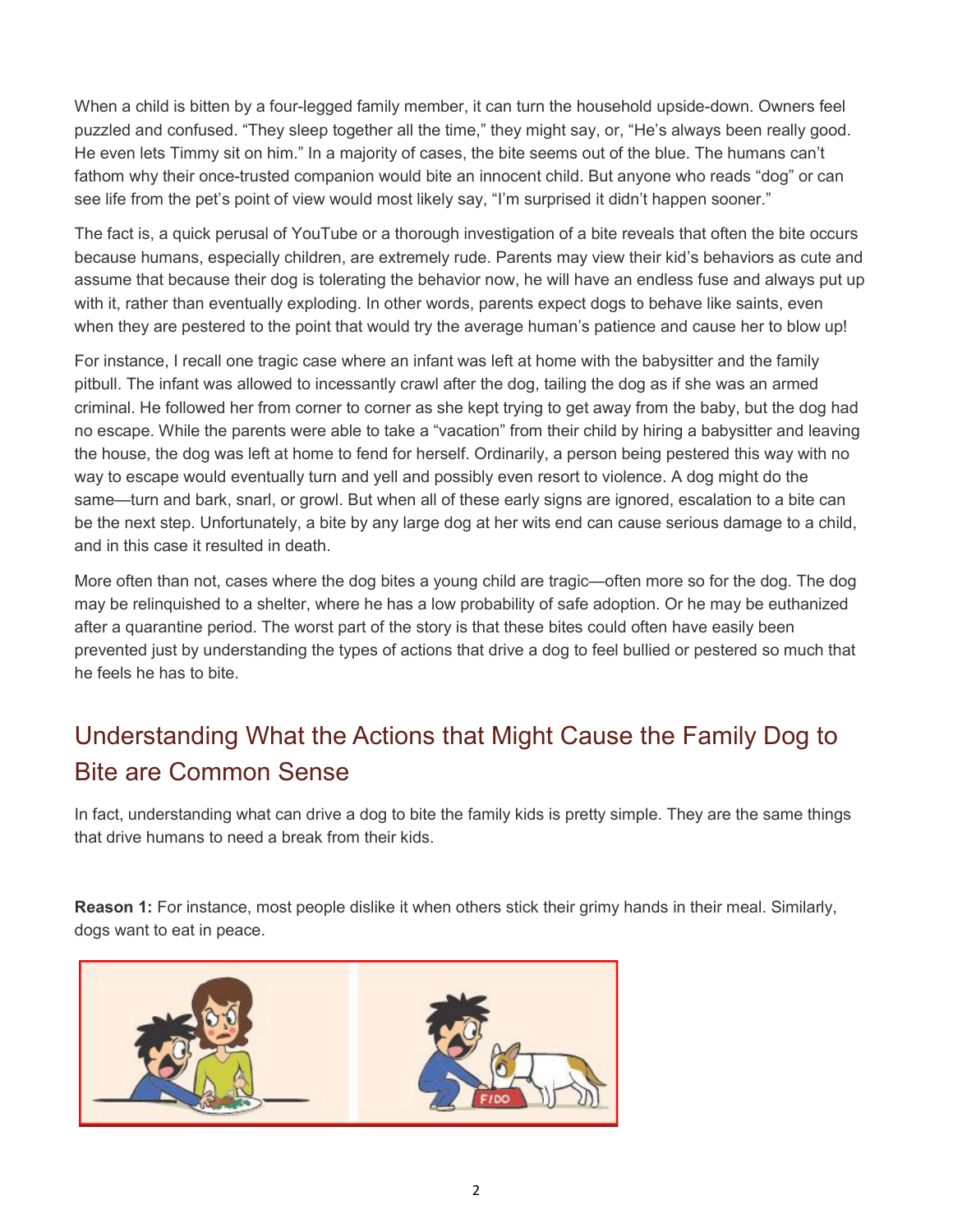**Reason 2:** We teach children that it's clearly wrong to steal toys from each other. It's also rude to steal toys from the dog. Kids should be taught to leave Fido's toys alone. To build in a tolerance in case the child makes a mistake when your attention has lapsed, dogs should be trained to give up their toy for a reward or even a sequence of rewards. That way, they will willingly give the child the toy instead of feeling possessive.



**Reason 3:** Kids frequently can't help but get in your face. They often have to be trained to maintain the appropriate social distance. Similarly, putting your face into a dog's face, even if it's all in the family, can be irritating to the dog, especially when the dog has no control over the child's behavior.



**Reason 4:** Most people dislike being disturbed when they are resting or sleeping. But fortunately for us humans, we can often close or lock our bedroom door. Similarly, dogs need a safe location where they can be away from kids and excitement. Kids should avoid bugging them in their "private" location or any time they are sleeping or resting. If they call the dog from far away and the dog chooses to get up and come over to the child, this type of interaction is okay. But if the dog chooses to be left alone, he should be.

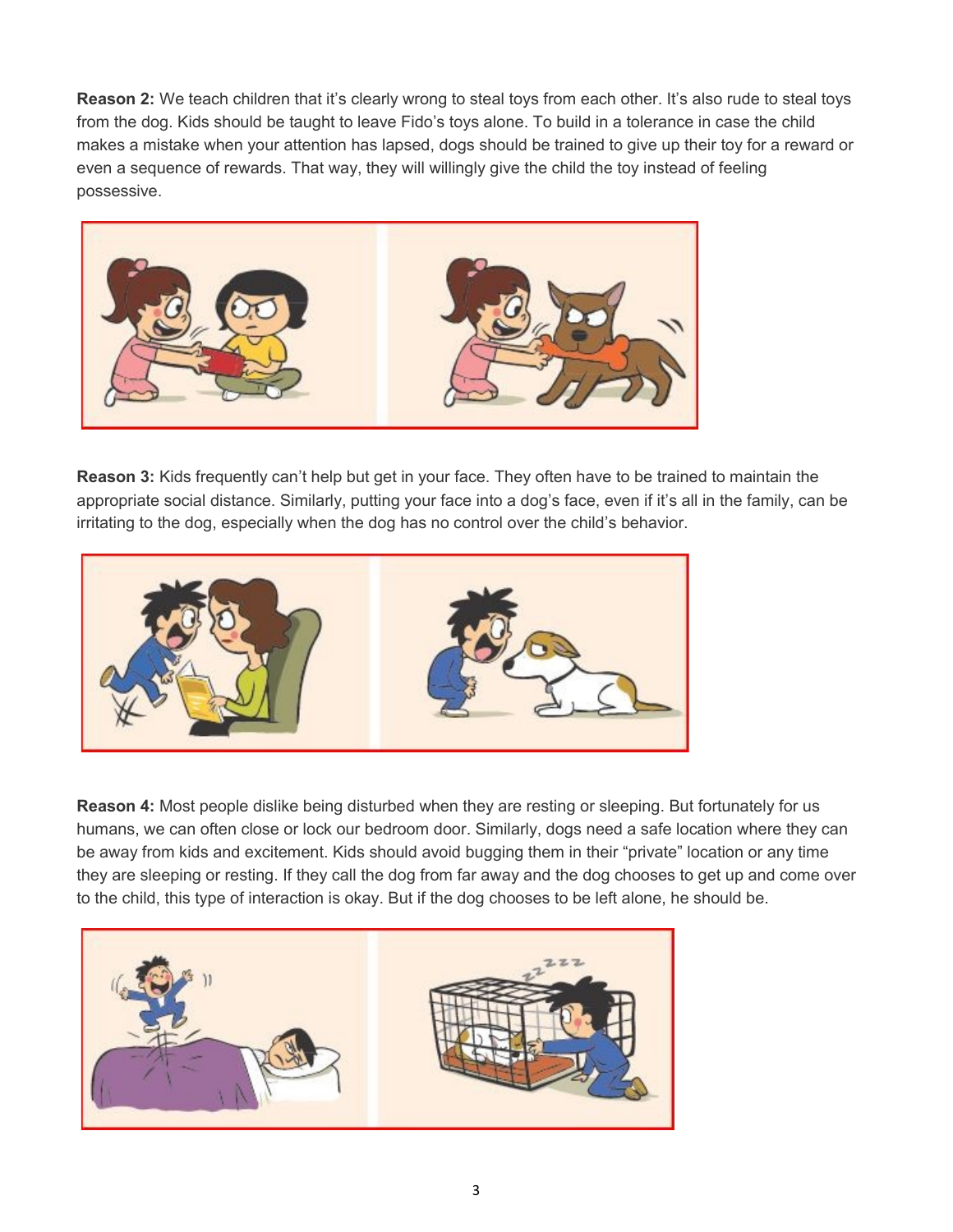**Reason 5:** Kids dislike being handled roughly, and so do dogs. Dogs can be trained to tolerate or sometimes even enjoy this handling, so that they are not reactive when an accident occurs but in general children should be taught to be polite.



**Reason 6:** It's rude to climb on, step on, or otherwise invade someone's personal space. It's also rude to do the same things with dogs.



**Reason 7:** Loud screaming can frazzle humans, imagine its effect on the more sound-sensitive dog!



**Reason 8:** We often forget that even some friendly gestures, such as pinching a child's cheeks, may be irritating. In general, dogs dislike being hugged, even by family members. You can tell by the expression on their face. You can train dogs, especially as puppies, to enjoy cuddling and hugging and other close handling. But even so, it's important for children to know the types of interactions their pet likes and also to realize that other dogs may not have the same tolerance as their dog does.

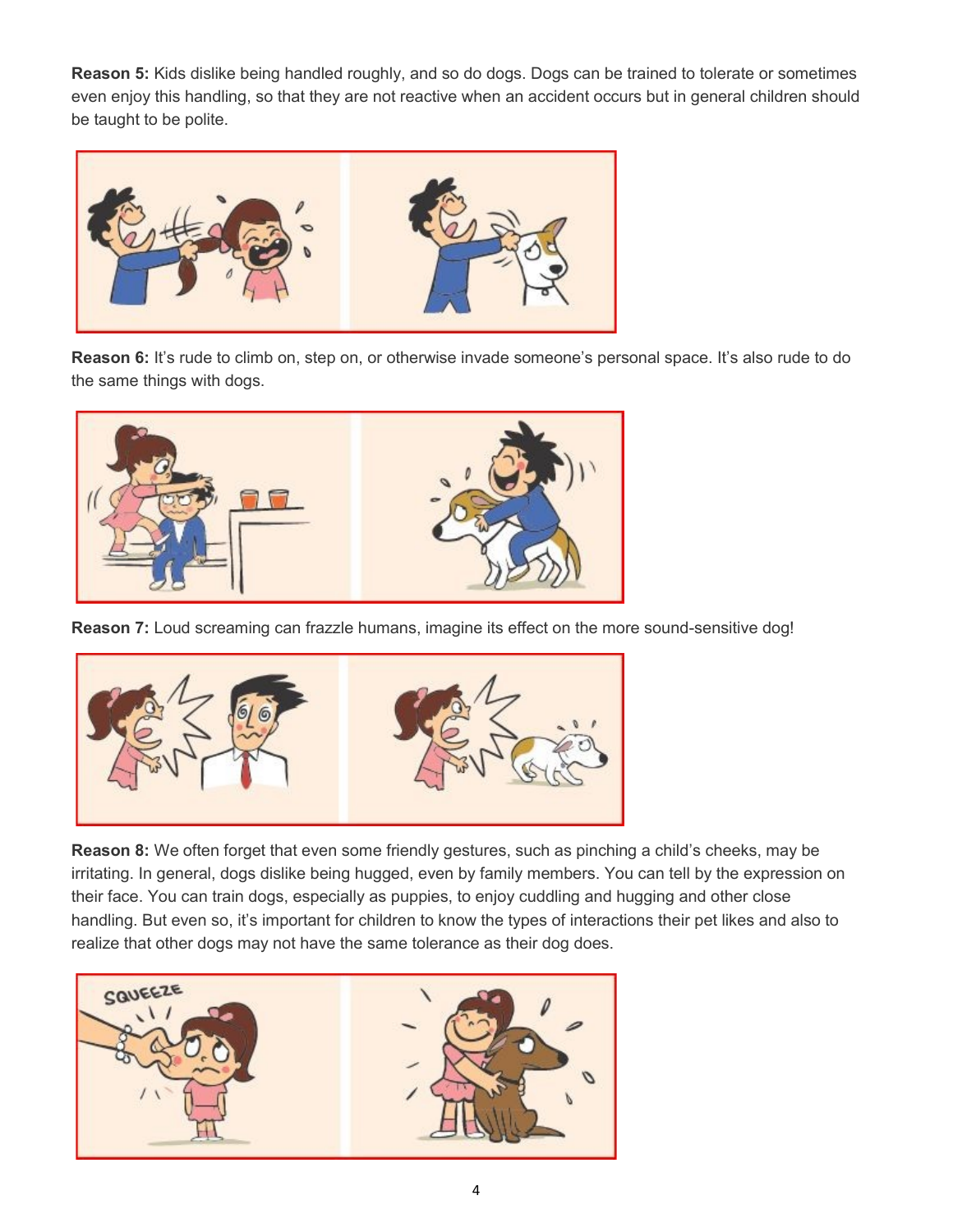## Types of Child-Dog Interactions That are Appropriate

With all of these DON'Ts, it must seem like kids can't interact with pets at all. In reality, they just need to be taught to be polite and kind to pets, instead of treating their companion like he's stuffed animal. Parents should also teach their children to read the signs that Fido is fearful or anxious, so that the child knows to back-off.



Once the children understand that they should be kind to their pet, they can be taught appropriate games to play. For instance, fetch where the dog willingly gives the toy and remains polite before it's tossed is fun for dogs who love to retrieve. Kids and pets love to learn tricks that result in rewards such as yummy treats or bits of the dog's meal/kibble. All dogs need their exercise, and kids can be a part of this too if the dog is welltrained. Hide-n-seek is a great way for dogs to learn to have fun, and the dog is practicing his search and rescue skills.